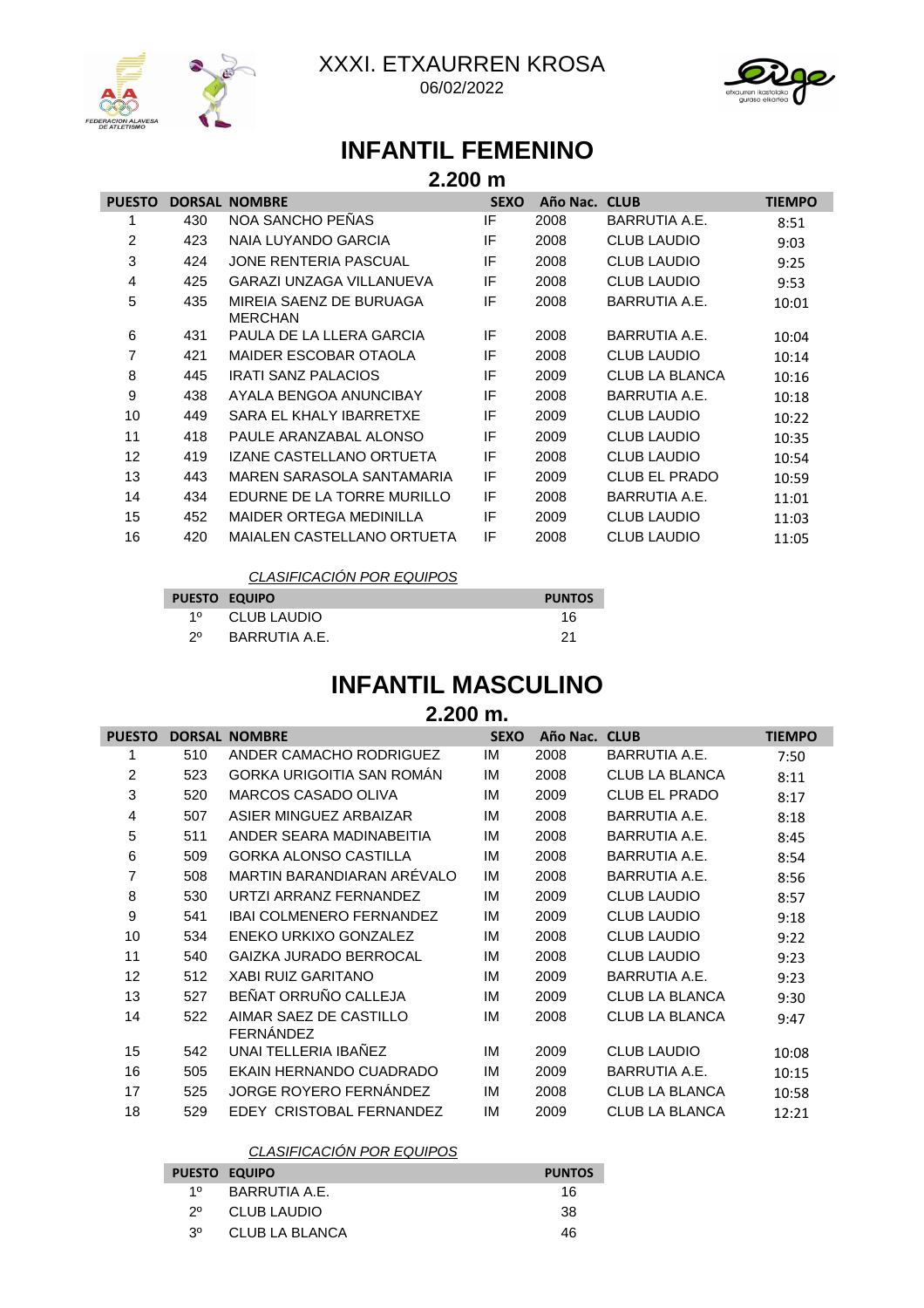



# **ALEVIN FEMENINO**

|               | $1.800$ m.    |                                 |             |               |                       |               |  |
|---------------|---------------|---------------------------------|-------------|---------------|-----------------------|---------------|--|
| <b>PUESTO</b> | <b>DORSAL</b> | <b>NOMBRE</b>                   | <b>SEXO</b> | Año Nac. CLUB |                       | <b>TIEMPO</b> |  |
|               | 250           | JOANA JIMÉNEZ TOEDTMANN         | AF          | 2011          | CLUB LA BLANCA        | 7:49          |  |
| 2             | 211           | MAIALEN IRAÑETA DE FELIPE       | AF          | 2010          | <b>CLUB ZAILU</b>     | 8:22          |  |
| 3             | 272           | VICTORIA SÁNCHEZ GARCÍA         | AF          | 2010          | <b>CLUB EL PRADO</b>  | 8:24          |  |
| 4             | 265           | ROFAIDA MEGHRAOUI CHERFI        | AF          | 2011          | <b>CLUB LA BLANCA</b> | 8:28          |  |
| 5             | 201           | ALBA DE ARRIBA DIOS             | AF          | 2010          | <b>CLUB LAUDIO</b>    | 8:30          |  |
| 6             | 203           | ELENE LUJA URQUIJO              | AF          | 2010          | <b>CLUB LAUDIO</b>    | 8:46          |  |
| 7             | 202           | ARENE FERNANDEZ REY             | AF          | 2010          | <b>CLUB LAUDIO</b>    | 9:02          |  |
| 8             | 274           | UXUE APIÑANIZ GILETE            | AF          | 2011          | <b>CLUB EL PRADO</b>  | 9:06          |  |
| 9             | 279           | VEGA GARCÍA GOROSARRI           | AF          | 2010          | CLUB LA BLANCA        | 9:08          |  |
| 10            | 266           | SARA ELMAHMOUDI LYAMANI         | AF          | 2011          | <b>CLUB LA BLANCA</b> | 9:58          |  |
| 11            | 255           | Maitane Saez de Ibarra Romano   | AF          | 2010          | <b>CLUB LA BLANCA</b> | 9:59          |  |
| 12            | 204           | <b>GARAZI MANTEROLA FANDIÑO</b> | AF          | 2011          | <b>CLUB LAUDIO</b>    | 10:55         |  |

### CLASIFICACIÓN POR EQUIPOS

| <b>PUESTO EQUIPO</b> |                | <b>PUNTOS</b> |
|----------------------|----------------|---------------|
| 10                   | CLUB LA BLANCA | 24            |
| $2^{\circ}$          | CLUB LAUDIO    | 30            |

# **ALEVIN MASCULINO**

## **1.800 m.**

| <b>PUESTO</b>  |     | <b>DORSAL NOMBRE</b>                      | <b>SEXO</b> | Año Nac. CLUB |                       | <b>TIEMPO</b> |
|----------------|-----|-------------------------------------------|-------------|---------------|-----------------------|---------------|
| 1              | 300 | Adrian de la Serna diaz de Corcuera       | AM          | 2010          | <b>CLUB ZAILU</b>     | 7:11          |
| $\overline{2}$ | 349 | MANEZ AZUMENDI BALADO                     | AM          | 2010          | <b>CLUB LAUDIO</b>    | 7:25          |
| 3              | 317 | DIEGO UZKIANO                             | AM          | 2010          | <b>BARRUTIA A.E.</b>  | 7:37          |
| 4              | 337 | AIMAR DOMEZAIN AMOR                       | AM          | 2011          | CLUB LA BLANCA        | 7:38          |
| 5              | 336 | INIGO OCHOA ALVAREZ DE ARCAYA AM          |             | 2011          | <b>CLUB LA BLANCA</b> | 7:43          |
| 6              | 305 | AIMAR ALEGRE ARINA                        | AM          | 2010          | BARRUTIA A.E.         | 7:44          |
| 7              | 320 | <b>HECTOR CASADO OLIVA</b>                | AM          | 2011          | <b>CLUB EL PRADO</b>  | 7:46          |
| 8              | 332 | OIER BEJAR ORMAETXEA                      | AM          | 2011          | CLUB LA BLANCA        | 7:48          |
| 9              | 343 | ALAIN MADARIAGA                           | AM          | 2010          | <b>BARRUTIA A.E.</b>  | 7:56          |
| 10             | 347 | OIER AKESOLO ASTOBIZA                     | AM          | 2011          | <b>CLUB LAUDIO</b>    | 8:03          |
| 11             | 340 | <b>LANDER MORENO DURAN</b>                | AM          | 2011          | CLUB LA BLANCA        | 8:22          |
| 12             | 311 | JON ABAURREA CARO                         | AM          | 2010          | <b>BARRUTIA A.E.</b>  | 8:24          |
| 13             | 360 | <b>LUKAS GALVEZ ECHEVERRIA</b>            | AM          | 2011          | CLUB LA BLANCA        | 8:26          |
| 14             | 346 | ANDER SÁEZ DE OJER RUIZ DE<br>ALEGRÍA     | AM          | 2011          | <b>CLUB LA BLANCA</b> | 8:28          |
| 15             | 348 | MARKEL ALEJANDRE OLABARRIETA AM           |             | 2011          | <b>CLUB LAUDIO</b>    | 8:30          |
| 16             | 322 | <b>IBAI SÁENZ LUEIRO</b>                  | AM          | 2010          | <b>CLUB EL PRADO</b>  | 8:37          |
| 17             | 352 | EGOITZ MATEOS GONZALEZ                    | AM          | 2011          | <b>CLUB LAUDIO</b>    | 8:46          |
| 18             | 374 | ASIER PANIAGUA GARCIA<br><b>DEALBENIZ</b> | AM          | 2011          | <b>CLUB LAUDIO</b>    | 9:50          |

### CLASIFICACIÓN POR EQUIPOS

|    | <b>PUESTO EQUIPO</b> | <b>PUNTOS</b> |
|----|----------------------|---------------|
| 10 | CLUB LA BLANCA       | 28            |
| 20 | BARRUTIA A.E.        | 30            |
| 30 | CLUB LAUDIO          | 44            |